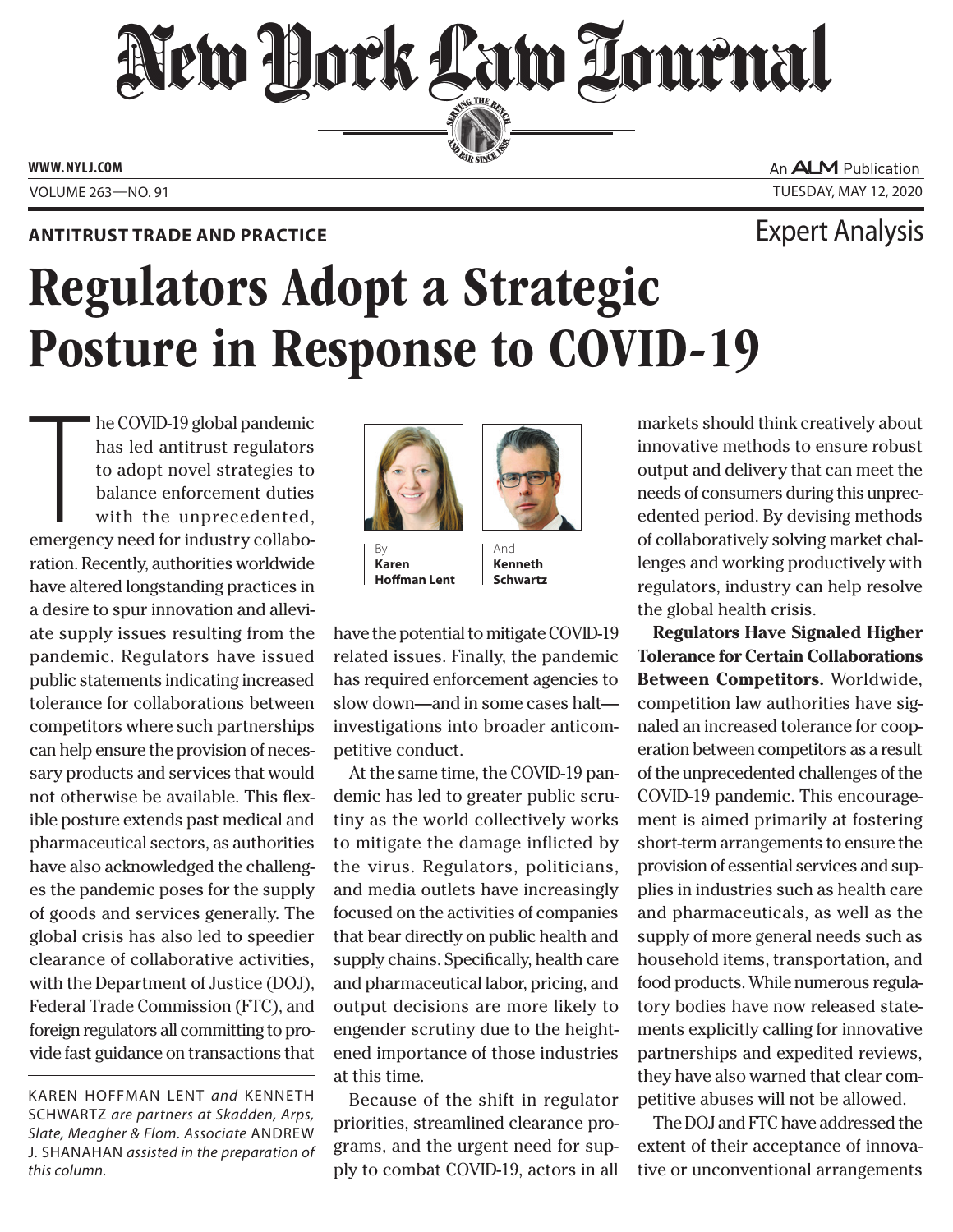in a series of joint statements aimed at illustrating the "many ways firms, including competitors, can engage in procompetitive collaboration" to help combat COVID-19. *Joint Antitrust Statement Regarding COVID-19*, DOJ (March 24, 2020). In their guidance, the agencies specify lawful joint activities designed to improve the response to the pandemic that would be consistent with the antitrust laws such as "collaborating on research and development," sharing "technical know-how," developing "suggested practice parameters," and crafting "joint purchasing arrangements." Id. Further—and most notably—the guidance also announced a shift in the posture of the agencies when addressing business conduct that simply touches the COVID-19 crisis. Going forward, the agencies will "account for exigent circumstances in evaluating efforts to address the spread of COVID-19 and its aftermath" where collaboration is "necessary to assist patients, consumers, and communities … [and] provide Americans with products or services that might not be available otherwise." Id. Put simply, the DOJ and FTC have signaled that they understand these are uncommon times that may require arrangements that would normally engender much greater scrutiny, leading to novel guidance and a pledge for quicker reviews of proposed arrangements.

Foreign regulators have moved in step with the DOJ and FTC by encouraging collaborations between competitors abroad. Simultaneous with the American agencies, the European Competition Network (ECN) issued a statement that the European Commission and member state authorities "will not actively intervene against necessary and temporary measures put in place in order to avoid a shortage of supply."

*Joint Statement by the European Competition Network (ECN) on Application of Competition Law During the Corona Crisis*, ECN (March 23, 2020). The Canadian Competition Bureau went a step further, stating that it would "refrain from exercising scrutiny" where companies collaborate "in good faith" during the pandemic. *Statement on Competitor Collaborations During the COVID-19 Pandemic*, Competition Bureau Canada (April 8, 2020). This style of relaxed scrutiny for collaborations has largely been adopted by every competition regulator, worldwide. On April 8, the International Competition Network (ICN)—a loosely organized collection

Regulators have issued public statements indicating increased tolerance for collaborations between competitors where such partnerships can help ensure the provision of necessary products and services that would not otherwise be available.

of competition regulators—agreed that the "extraordinary situation may trigger the need for competitors to cooperate temporarily in order to ensure the supply and distribution of scarce products and services." *ICN Steering Group Statement: Competition During and After the COVID-19 Pandemic*, ICN (April 8, 2020).

All regulator statements include the caveat that this new emphasis on collaboration and related relaxation of scrutiny does not extend beyond activities that touch shortages and pressures caused by the COVID-19 crisis. For example, the DOJ and FTC specifically stated in their initial guidance that they will continue to aggressively investigate actions deemed to "subvert competition or prey on vulnerable Americans." Similarly, the ECN noted in its March 23 statement that it would "not hesitate to take action against companies taking advantage of the current situation by cartelizing or abusing their dominant position." Likewise, the ICN stated that its relaxed view only applies where competitor collaborations are "limited in scope and duration [and] necessary to assist those affected by COVID-19."

**Expedited and Expanded Clear ance Programs.** Many competition authorities have committed to providing fast individual reviews of proposed business arrangements related to COVID-19 to ensure that innovative collaborations can quickly move forward without regulatory intervention. Since the pandemic has created both an urgent need for collaborations as well as rapidly changing circumstances, this expedited process is essential to encourage participation in arrangements between competitors.

The DOJ and FTC have stepped up their individual guidance programs. Guidance from the DOJ's business review letters and the FTC's advisory opinions ensure the issuing agency will hold that position for at least a year after the guidance is issued. While these requests usually take several months to process, "the agencies recognize that many individuals and businesses are trying to address a rapidly evolving crisis as quickly as possible." Therefore, both agencies have committed to providing guidance on the legality of business arrangements within seven days for public health and safety issues, and "expeditiously" for all other requests touching the pandemic. See *Joint Antitrust Statement Regarding COVID-19*, DOJ (March 24, 2020).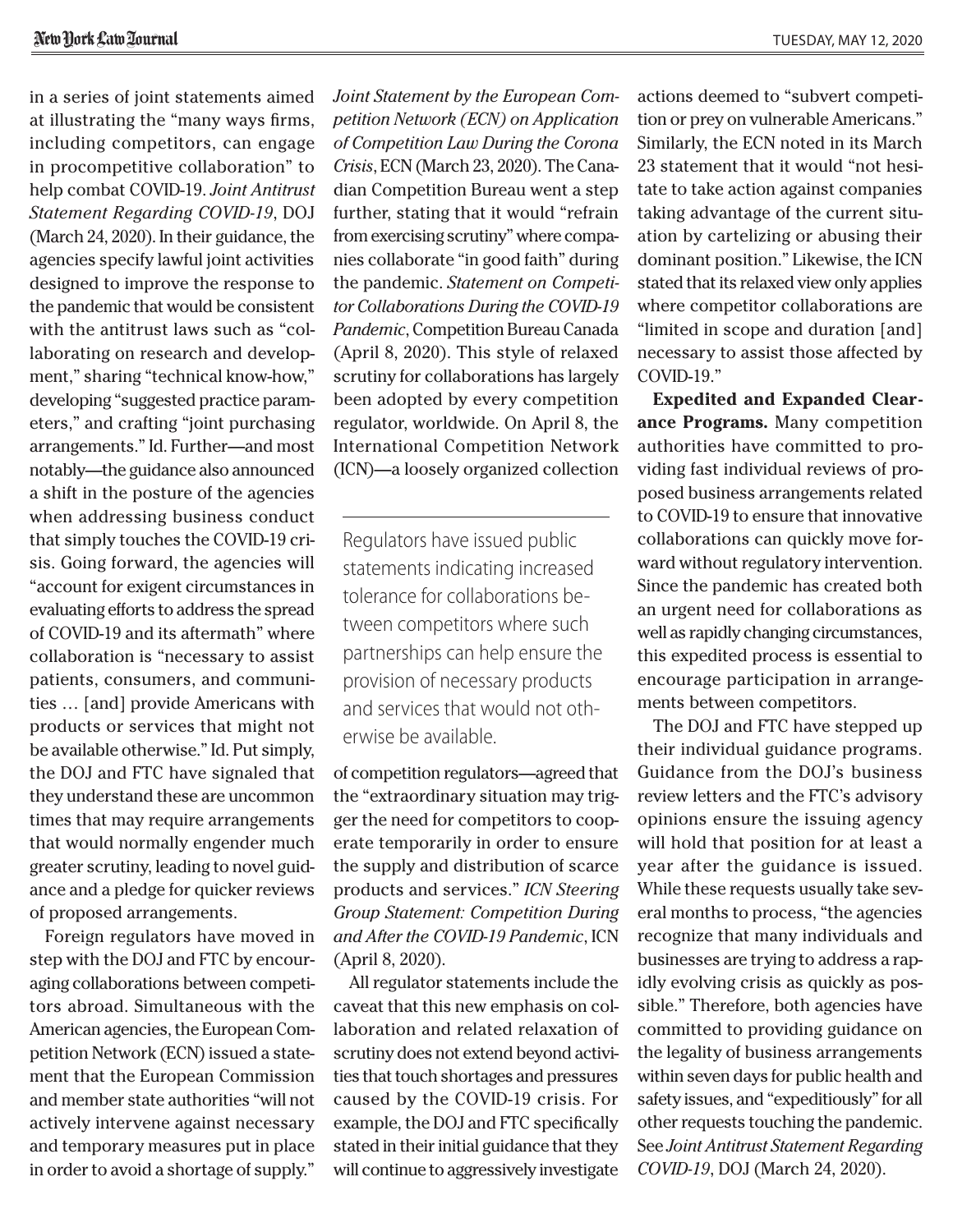In the month since the joint DOJ/FTC statement, the agencies have made good on their pledge to move quickly to clear potential arrangements. On April 6, the DOJ announced that it would not challenge the collaboration between McKesson, Cardinal Heath, OMI, Medline, and Harry Schein designed to speed up the distribution of health care products. The DOJ's business review letter was finalized seven days after the request, and adopted many of the participants' proposed competitive safeguards. The collaboration was explicitly aimed at mitigating COVID-19 related supply chain problems, and the DOJ highlighted the limited nature of the collaboration in the letter clearing it. See *McKesson Corporation Business Review Letter*, DOJ (April 4, 2020). Similarly, on April 20, the DOJ announced that it would allow AmerisourceBergen to coordinate with other health care suppliers to distribute medicine nationally. The DOJ's stated reasoning was similar to the McKesson review, and was also provided within seven days of receiving the request. See *AmerisourceBergen Corporation Business Review Letter*, DOJ (April 20, 2020).

European regulators have also sought to encourage collaborations by offering speedy guidance on potential arrangements. The European Commission has specifically committed to provide "guidance and comfort … where there may still be uncertainty about whether such initiatives are compatible with EU competition law." To achieve this, the Commission has set up a dedicated process to evaluate requests from "undertakings and trade associations asking for guidance about their envisaged cooperation, notably in the health sector." *Temporary Framework for Assessing*  *Antitrust Issues Related to Business Cooperation In Response to Situations of Urgency Stemming From the Current COVID-19 Outbreak*, European Commission (April 4, 2020). The Commission has started releasing "comfort letters" clearing proposed conduct for the first time in twenty years, with the first addressing the provision of generic drugs to regions experiencing supply shortages through partnerships among pharmaceutical producers. See *Antitrust: Commission Provides Guidance on Allowing Limited Cooperation among Businesses, Especially for Critical Hospital Medicines During the Coronavirus Outbreak*, European Commission (April 8, 2020).

The shift in regulator posture should not be misunderstood as an abandonment traditional competition law principles, but rather a necessary and strategic change to prevent additional problems arising from the pandemic.

**COVID-19 Has Altered the Pace of Regulatory Action.** While regulators have pledged to operate during the pandemic as close as possible to business as usual, competition authorities worldwide have encountered work disruptions due to challenges associated with COVID-19. Over the past month, numerous enforcement actions have slowed or halted, with regulators citing either COVID-19 related limitations or reallocation of resources as reasons for the decline in pace.

In the United States, both the FTC and DOJ have experienced slowdowns due to difficulties conducting discovery as well as a general decline in the pace

of transactions. The FTC has actively sought temporary pauses on discovery proceedings over the past month, specifically citing disruptions to evidentiary hearings caused by COVID-19. For example, the FTC requested 45-day stays of proceedings in several litigations, including its challenges to Axon's acquisition of Vievu and Arch Coal's proposed joint venture with Peabody Energy. At the same time, the FTC has noted that the number of corporate transactions has declined during the pandemic, thereby reducing its merger review burden and providing it time to adapt to the current circumstances.

Foreign authorities have also reacted to the pandemic by altering regulatory priorities. In the United Kingdom, the Competition and Markets Authority (CMA) has suspended several probes in order to free up resources to investigate COVID-19 consumer protection issues such as price gouging and false advertising. In particular, the CMA halted investigations into the alleged anticompetitive acts of pharmaceutical manufacturers, including arrangements to allocate markets by Advanz and Morningside, and price collusion by Alliance, Focus, Lexon, and Medreich. Similarly, the German Federal Cartel Office discontinued investigations where the pandemic made nearterm market developments difficult to predict, such as in the probe of Sky's acquisition of premier league soccer broadcasting rights. And the European Commission has been vocal in asking companies to slow down the reporting of merger notifications to allow the Commission to focus on the clearance of economic stimulus measures.

**Areas of Heightened Scrutiny.** The COVID-19 pandemic has led to greater enforcement interest in certain areas of competition law. Specifically,